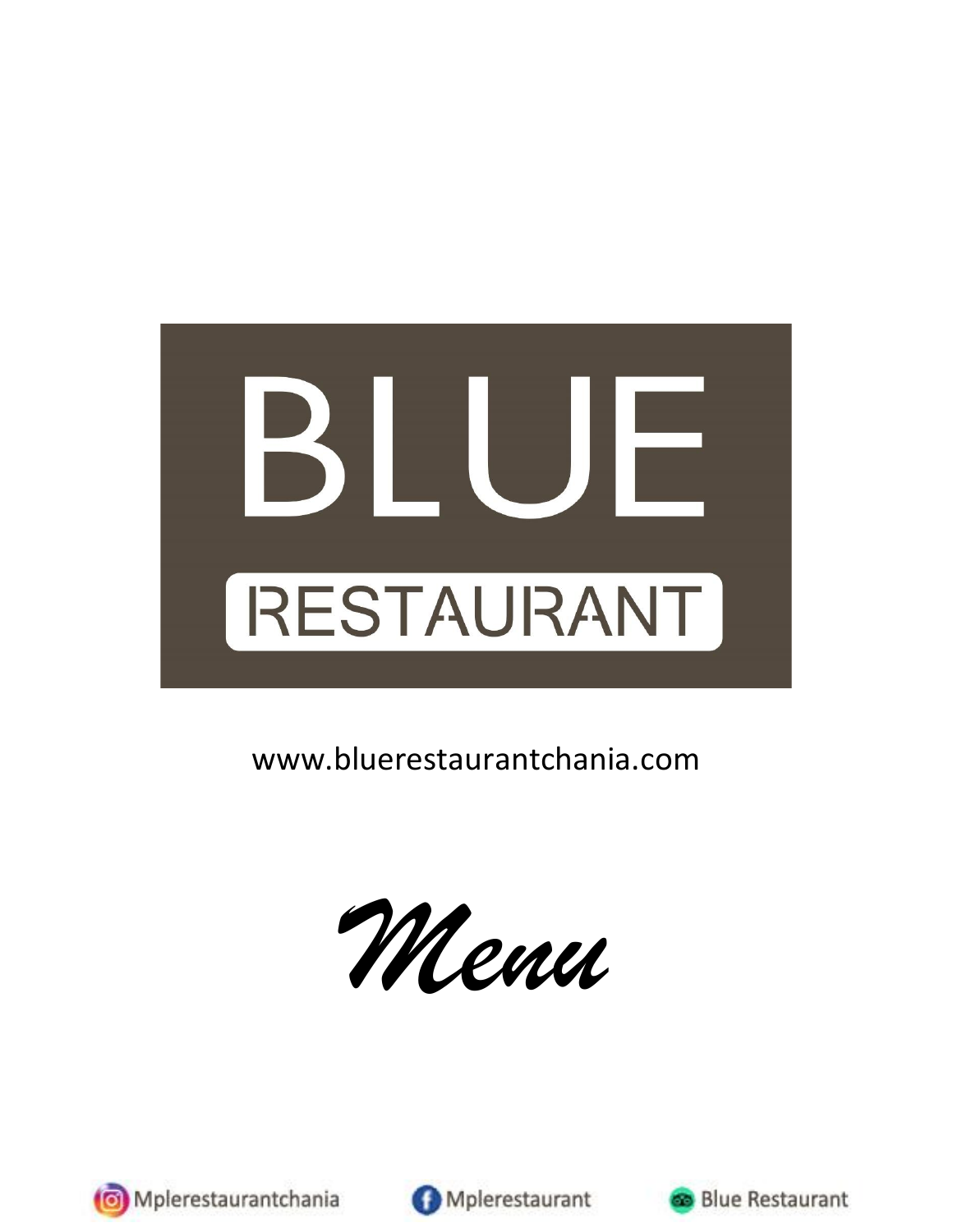#### **Starters**

| <b>Baked Feta Cheese</b> with red pepper marmalade $\heartsuit$                                             | € 6.50  |
|-------------------------------------------------------------------------------------------------------------|---------|
| <b>Split Peas (Fava)</b> with chorizo and pickled vegetables $\mathcal{X}$                                  | € 8.50  |
| French Fries $\bigotimes \bigotimes$                                                                        | €4.00   |
| <b>Garlic Mushrooms</b> with haloumi cheese, cherry tomatoes and fresh thyme $\sqrt{\frac{1}{n}}$           | €7.50   |
| <b>Traditional Sausages from Chania</b>                                                                     | €7.50   |
| Beef Carpaccio Black Angus with fresh onions, capers, parmesan cheese and<br>balsamic vinegar $\mathscr{X}$ | € 14.50 |
| <b>Small Meat Pies</b> with smoked brisket and vegetables (3 pcs.)                                          | €9.00   |
| <b>Shrimps* a la Plancha</b> with garlic, lemon and spicy chili $\mathcal{X}$                               | € 13.50 |
| Shrimps* Tempura with tomato chutney                                                                        | € 13.50 |
| Fried Calamari*                                                                                             | € 12.50 |
| <b>Steamed Mussels*</b> with garlic, chili, herbs and ouzo $\mathcal{X}$                                    | € 12.50 |
| Octopus* Carpaccio with red pepper marmalade, eggplant salad, arugula and<br>balsamic vinegar $\mathbb{X}$  | € 15.50 |
| <b>Salmon Tartar</b> with avocado and ginger soya sauce $\mathcal{X}$                                       | € 14.50 |
| <b>Tuna Tartar</b> with avocado and ginger soya sauce $\mathcal{X}$                                         | € 14.50 |
| Sea Bass Ceviche with citrus sauce and extra virgin Cretan olive oil $\gg$                                  | € 13.50 |
| <b>Bread / Rusk</b> per person                                                                              | € 1.50  |





Mplerestaurantchania



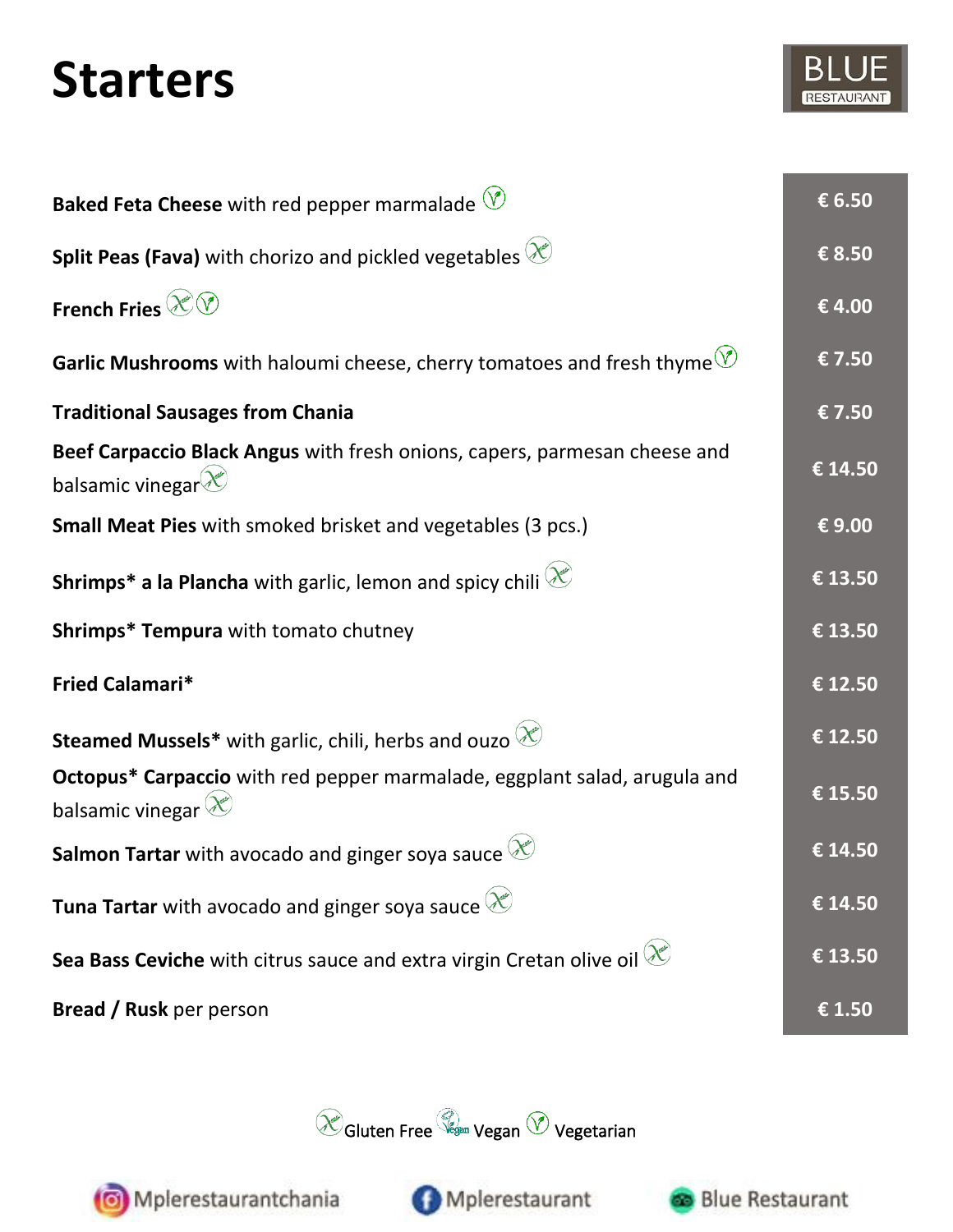## **Salads**

| Summer Salad $\mathscr{X}\!\!\mathscr{V}$<br>with lettuce, lolo, strawberries, figs, goji berries, myzithra cheese and<br>strawberries sauce | € 10.50 |
|----------------------------------------------------------------------------------------------------------------------------------------------|---------|
| <b>Quinoa Salad <math>\Diamond</math> V</b><br>with lettuce, lolo, arugula, sundried tomatoes, quinoa, carrot and citrus sauce               | € 10.50 |
| Cretan Salad $\circledV$<br>with tomato, cucumber, pepper, myzithra cheese, rusk, baby potatoes and olives                                   | €9.00   |
| Green Salad $\otimes \heartsuit$<br>with lettuce, arugula, haloumi cheese, pasteli, cherry tomatoes and balsamic<br>sauce                    | € 10.50 |
| <b>Mixed Salad</b><br>with grilled chicken fillet, lettuce, cabbage, carrot, parmesan cheese, croutons,<br>cherry tomatoes and yogurt sauce  |         |
| Greek Salad $\mathbb{X}$<br>with tomatoes, cucumber, onion, green peppers, olives and feta cheese                                            | €9.00   |

Gluten Free Vegan (V Vegetarian

Mplerestaurant





Fish Soup  $\mathscr{X}$  **E** 15.50

**Blue Restaurant** 



Mplerestaurantchania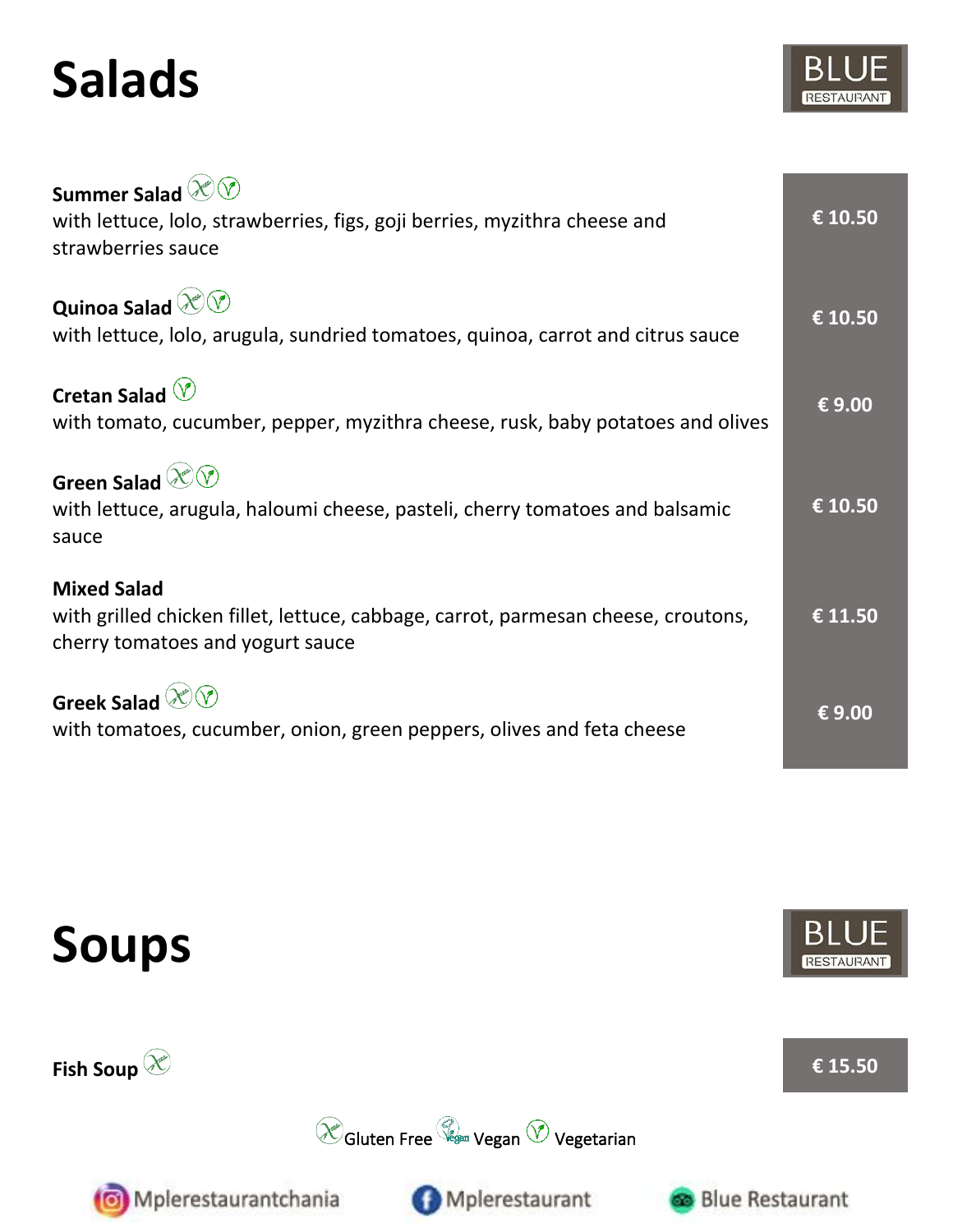# **Pasta | Risotto**

| <b>Pappardelle with Salmon</b><br>with salmon, cream, fresh onion, curry, orange sauce and lemon zest            | € 14.50 |
|------------------------------------------------------------------------------------------------------------------|---------|
| <b>Spaghetti with Shrimps</b><br>with fresh tomatoes, shrimps* and basil                                         | € 14.50 |
| <b>Orzo with Shrimps and Feta Cheese</b><br>Baked in the casserole with shrimps*, fresh tomato and feta cheese   | € 14.50 |
| <b>Orzo with Shrimps and Saffron</b><br>Baked in the casserole with shrimps*, mussels* and saffron               | € 16.50 |
| Risotto with Mushrooms $\otimes \heartsuit$<br>with variety of wild mushrooms, truffle oil and parmesan biscuit  | € 14.50 |
| Seafood Risotto $\mathscr{X}$<br>with shrimps*, mussels*, octopus* and calamari*                                 | € 19.50 |
| <b>Seafood Linguini Al Mare</b><br>with shrimps*, mussels*, octopus*, calamari*, cherry tomatoes and fresh basil | € 19.50 |
| Spaghetti with Lobster / per person<br>(Lobster* 350gr.)                                                         | € 35.00 |



Mplerestaurant

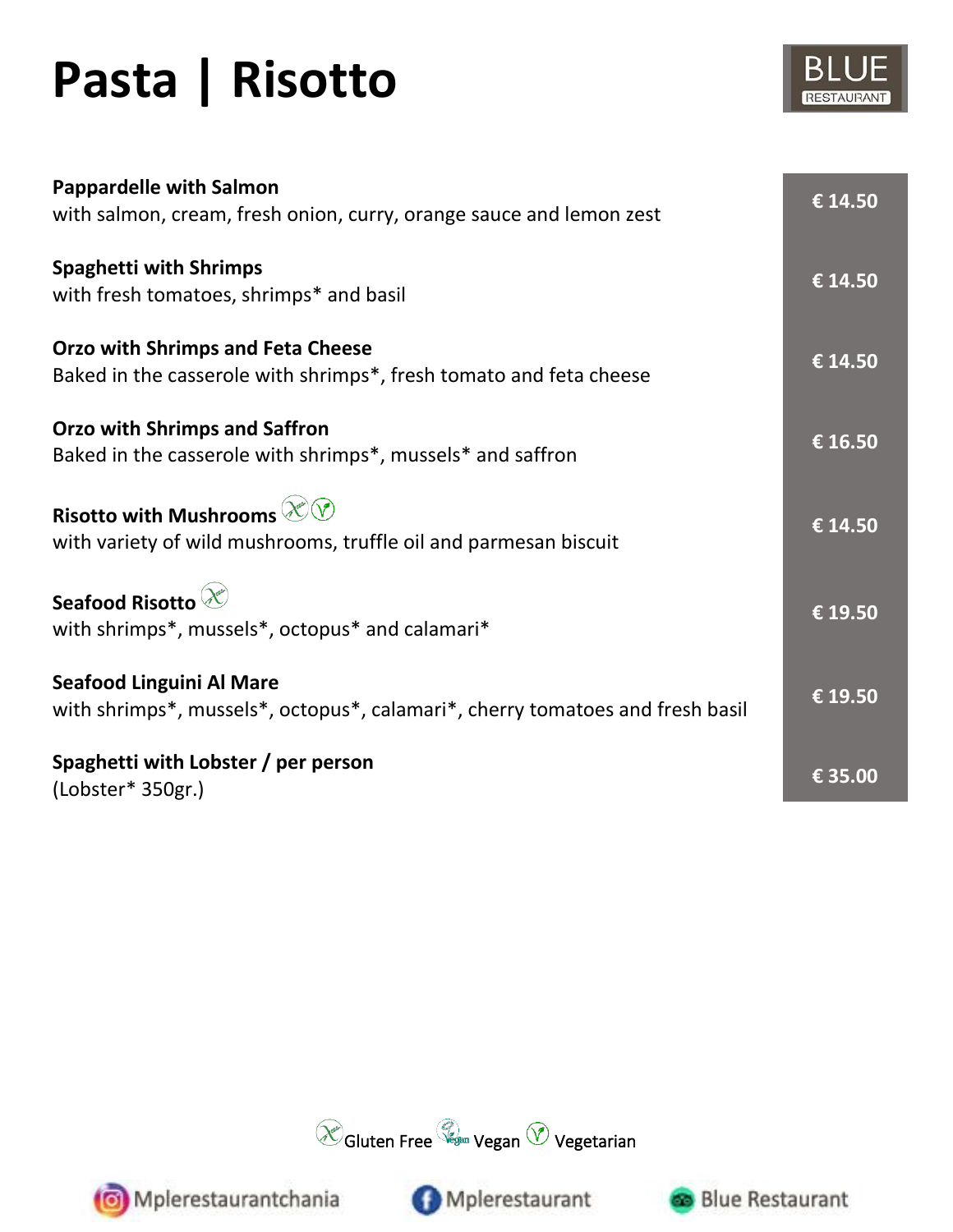### **Meat**

| Grilled Chicken Fillet $\mathscr C$<br>with grilled vegetables                                                                       | € 12.50 |
|--------------------------------------------------------------------------------------------------------------------------------------|---------|
| Grilled Pork Tenderloin $\mathscr X$<br>with cream and feta cheese, wild mushrooms, green and red peppers, thyme and<br>french fries | € 14.50 |
| Pork Steak $\mathscr{X}$<br>with sauté baby potatoes, cream and olive oil lemon sauce                                                | € 11.50 |
| Grilled Veal Steak +/- 400gr. $\otimes$<br>with grilled vegetables and french fries                                                  |         |
| <b>Baby Lamb Chops</b><br>with grilled vegetables, french fries and tzatziki sauce                                                   | € 22.50 |

#### **Street Food**



| Fresh Cut Black Angus Burger (225gr.)<br>with sauté onions, peppers, mushrooms, cheddar and french fries                   | € 15.50 |
|----------------------------------------------------------------------------------------------------------------------------|---------|
| Smoked Brisket Black Angus Burger (8 hours Low n' Slow)<br>with sauté onions, peppers, mushrooms, cheddar and french fries | € 14.50 |

Gluten Free Vegan Vegan VV Vegetarian



Mplerestaurantchania

Mplerestaurant

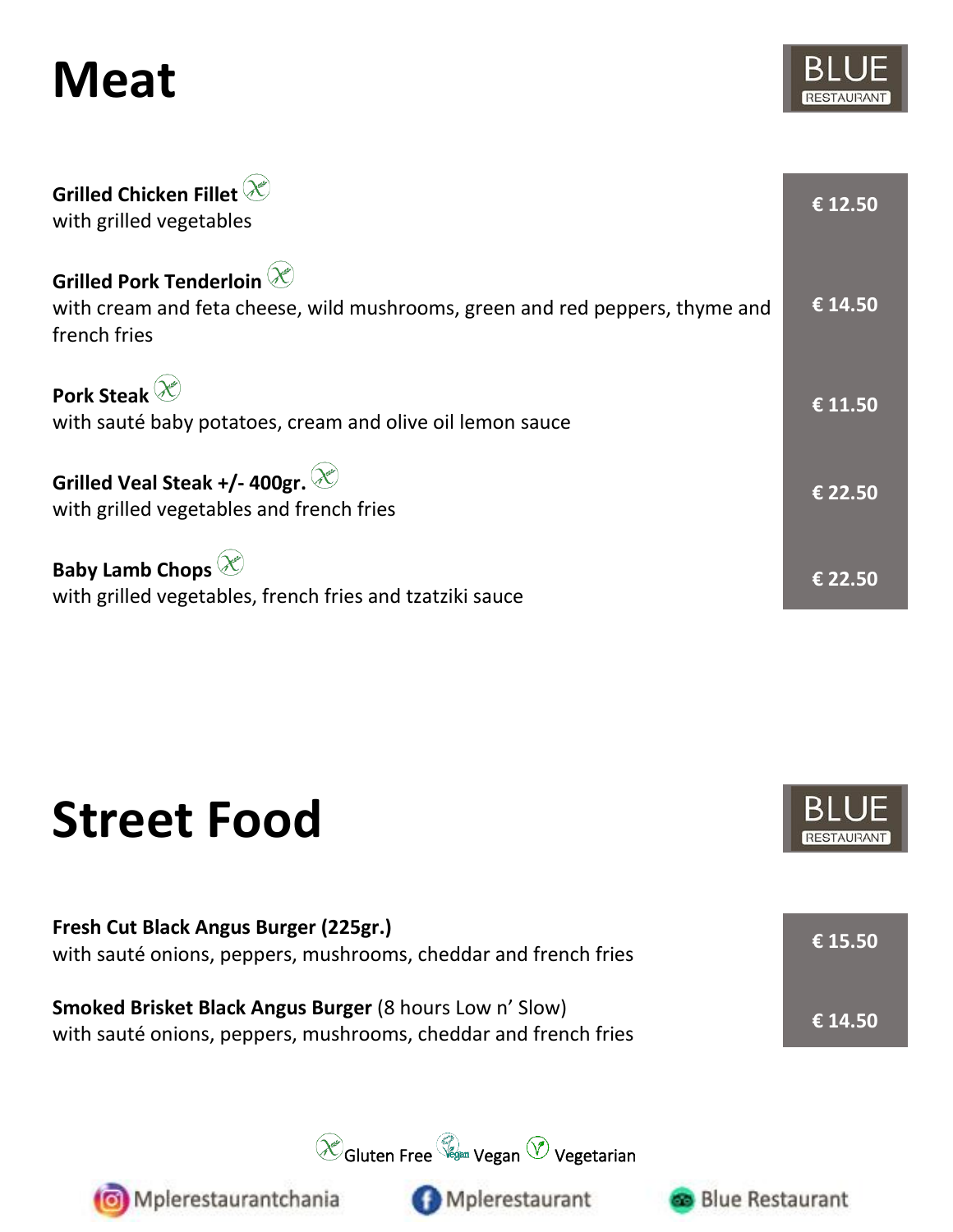# **Fish and Seafood**

| Grilled Octopus <sup>(X)</sup><br>with red pepper marmalade, split peas (fava), caramelized onions, cherry<br>tomatoes and pickled cucumber | € 16.50 |
|---------------------------------------------------------------------------------------------------------------------------------------------|---------|
| Grilled Fresh Salmon Fillet $\mathscr X$<br>with grilled vegetables, baby potatoes, and olive oil lemon sauce                               | € 17.50 |
| Fresh Seared Sea Bass Fillet $\mathscr X$<br>with sauté spinach, grilled vegetables, baby potatoes, and olive oil lemon sauce               | € 16.50 |
| Grilled Fresh Tuna (300gr.) $\otimes$<br>with grilled vegetables, baby potatoes, and olive oil lemon sauce                                  | € 19.50 |
| Grilled Shrimps* (300gr.) $\circledR$<br>with grilles vegetables, french fries and olive oil lemon sauce                                    | € 22.50 |







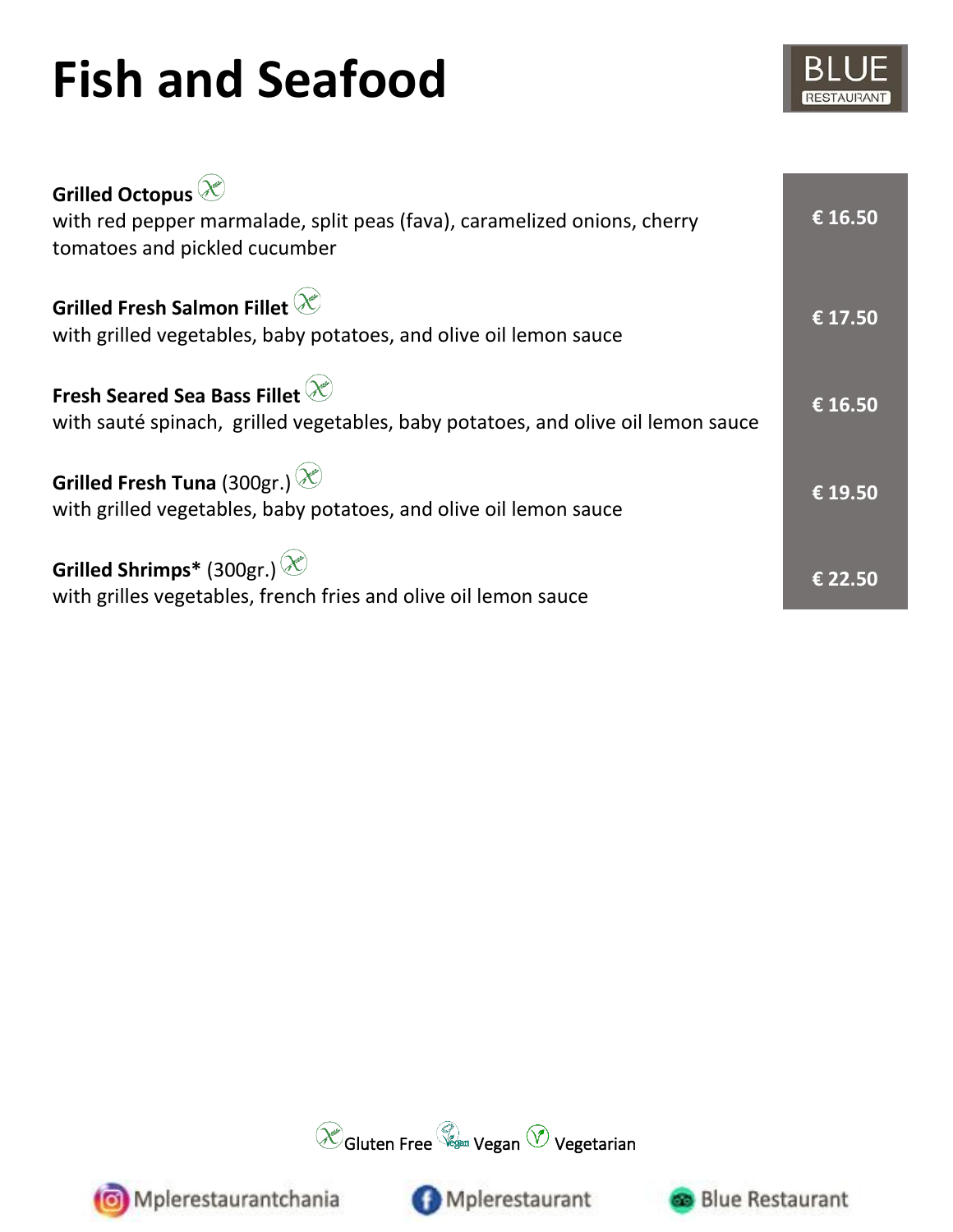## **Black Angus Cuts**



| Rib Eye Black Angus +/- 300gr. (10 oz.) $\circledast$                                   | € 34.50 |
|-----------------------------------------------------------------------------------------|---------|
| Wagyu Rib Eye +/- 300gr. (10 oz.) $\Diamond$                                            | € 64.50 |
| Dry Age Rib Eye Black Angus +/- 300gr. (10 oz.) $\gg$                                   | €42.50  |
| Tomahawk Black Angus +/- 900gr. (36 oz.) $\Diamond$                                     | €95.00  |
| Filet Mignon Black Angus +/- 220gr. (8 oz.)                                             | €42.50  |
| Tagliata Black Angus +/- 300gr. (10 oz.) $\circledast$                                  | € 29.50 |
| Μπριζόλα κόντρα Black Angus +/- 300gr. (10 oz.) $\gg$                                   | € 29.50 |
| <b>Smoked Brisket Black Angus</b> (8 hours Low n' Slow) +/- 300gr. (10oz) $\mathcal{X}$ | € 22.50 |

|                        | Shrimps 4 pcs.  | $\in$ 12.00 |
|------------------------|-----------------|-------------|
| Surf n' Turf the above | Lobster         | € 32.00     |
|                        | Scallops 3 pcs. | € 14.00     |

\*\* with french fries and grilled vegetables

 $\bigotimes$ Gluten Free  $\bigotimes^{\!\!\!\!\!\!\!\!\!\!\!}$ egan  $\bigotimes$  Vegetarian



Mplerestaurant



 $\overline{1}$